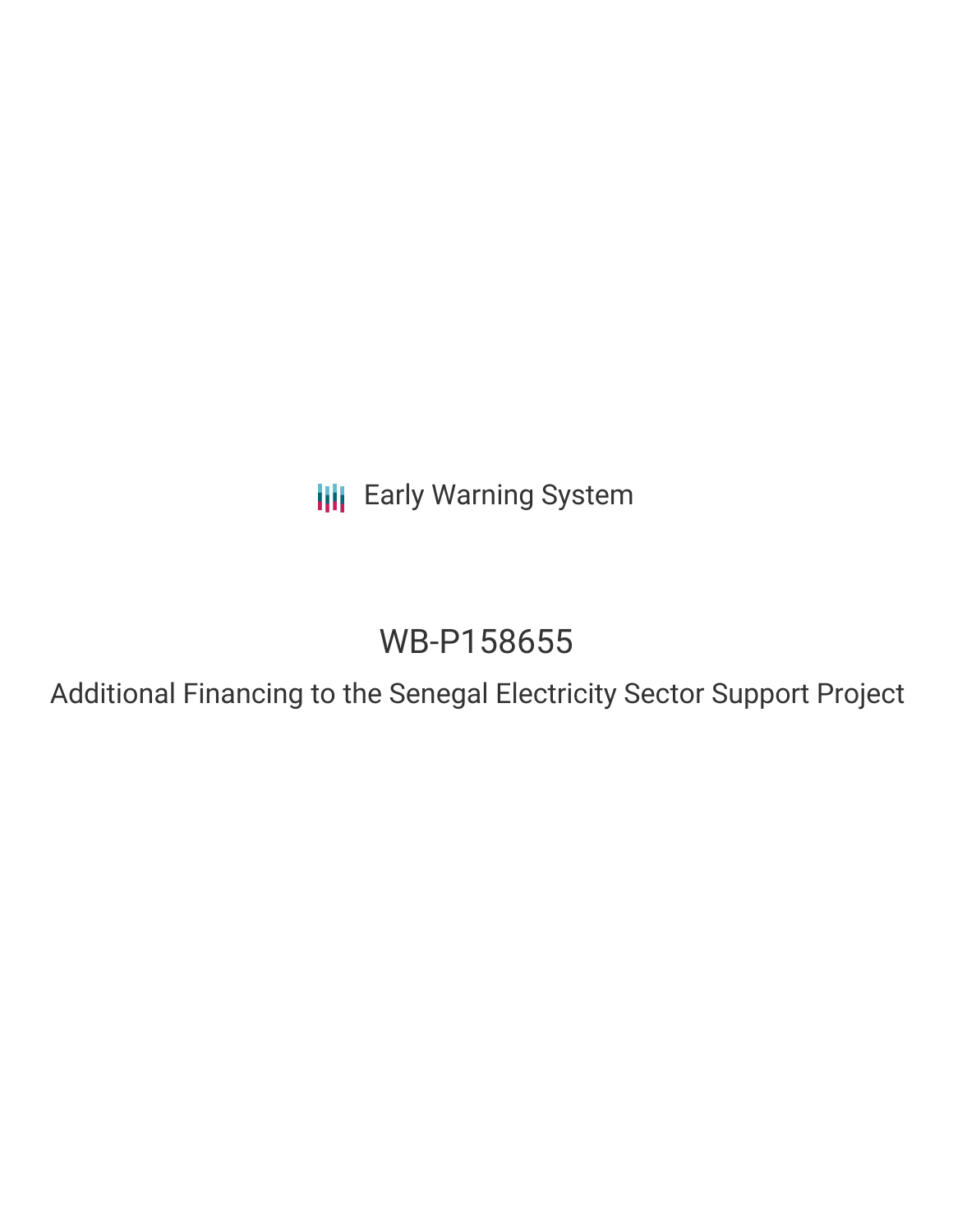

## Early Warning System Additional Financing to the Senegal Electricity Sector Support Project

#### **Quick Facts**

| <b>Countries</b>               | Senegal             |
|--------------------------------|---------------------|
| <b>Financial Institutions</b>  | World Bank (WB)     |
| <b>Status</b>                  | Active              |
| <b>Bank Risk Rating</b>        | U                   |
| <b>Voting Date</b>             | 2016-07-28          |
| <b>Borrower</b>                | REPUBLIC OF SENEGAL |
| <b>Sectors</b>                 | Energy, Hydropower  |
| <b>Investment Amount (USD)</b> | \$70.00 million     |
| <b>Project Cost (USD)</b>      | \$168.00 million    |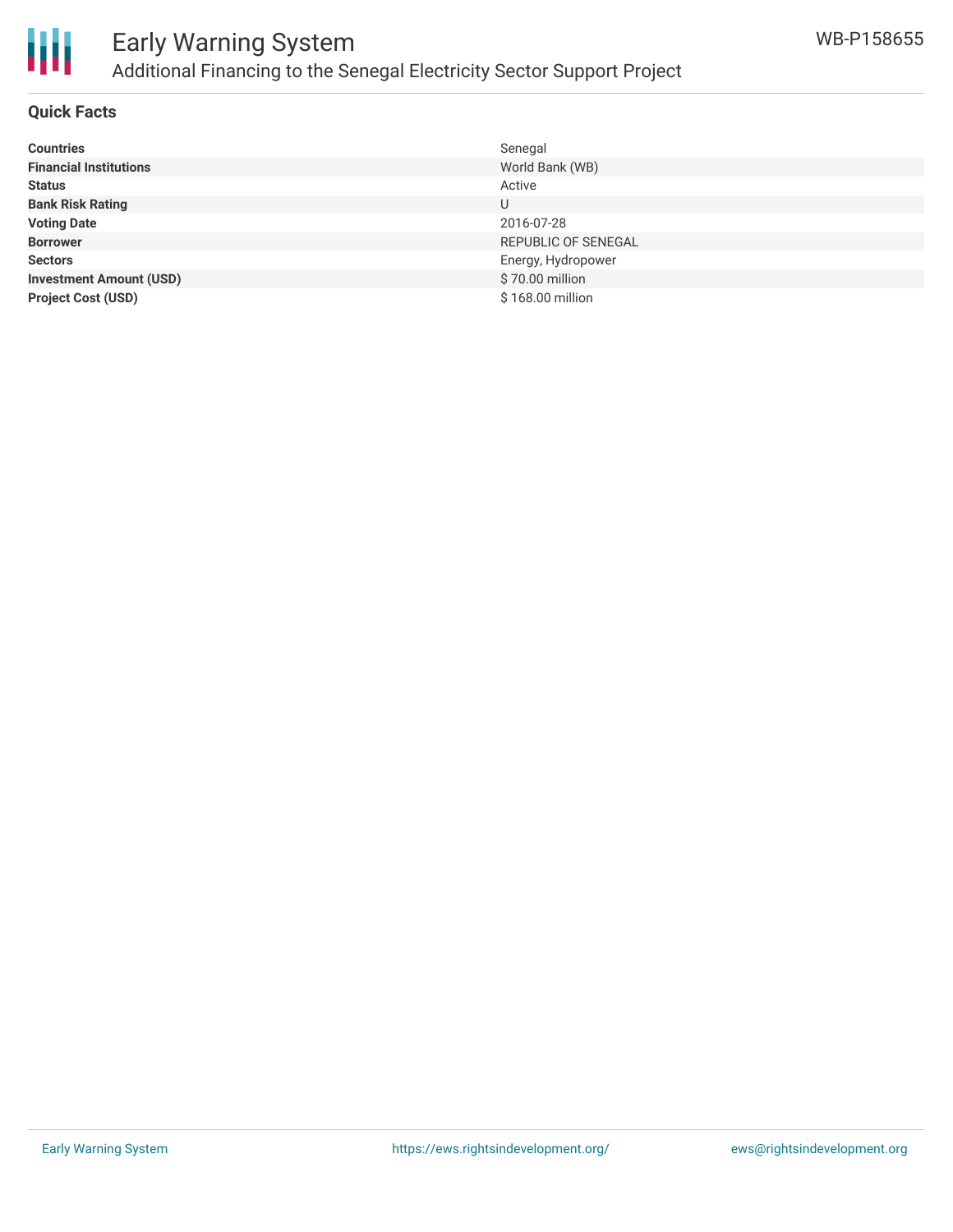

# Ш

#### **Project Description**

The development objectives for Electricity Sector Support Project for Senegal are: (a) reducing (Société Nationale d'Électricité du Sénégal), SENELEC's technical and commercial losses; and (b) improving the reliability of electricity services in selected areas focusing primarily on Greater Dakar. The Additional Financing (AF) will scale up and finance new activities under a well performing parent project. The AF also leverages parallel co-financing in the amount of 94 million US dollars from the European Investment Bank (EIB). The Project development objectives (PDOs) will remain unchanged, and the proposed AF will make additional investments in the transmission and distribution (T&D) network of SENELEC the national power utility, as well as scale up measures to address losses to improve SENELEC's commercial performance and in turn improve service quality to customers. As part of the AF, it is proposed to extend the project closing date by four years, to October 31, 2020. This is the first AF and first extension of the project.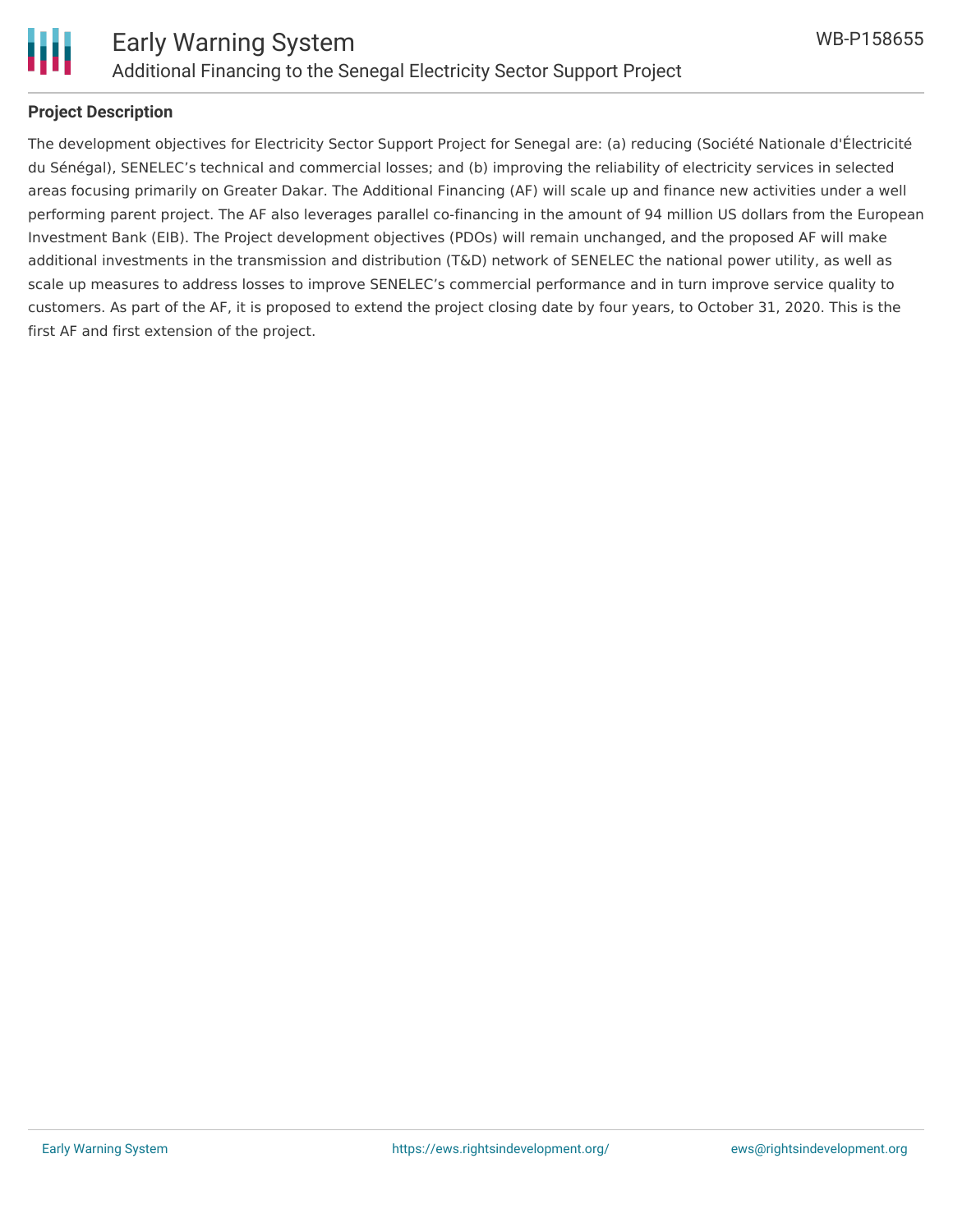

#### **Investment Description**

World Bank (WB)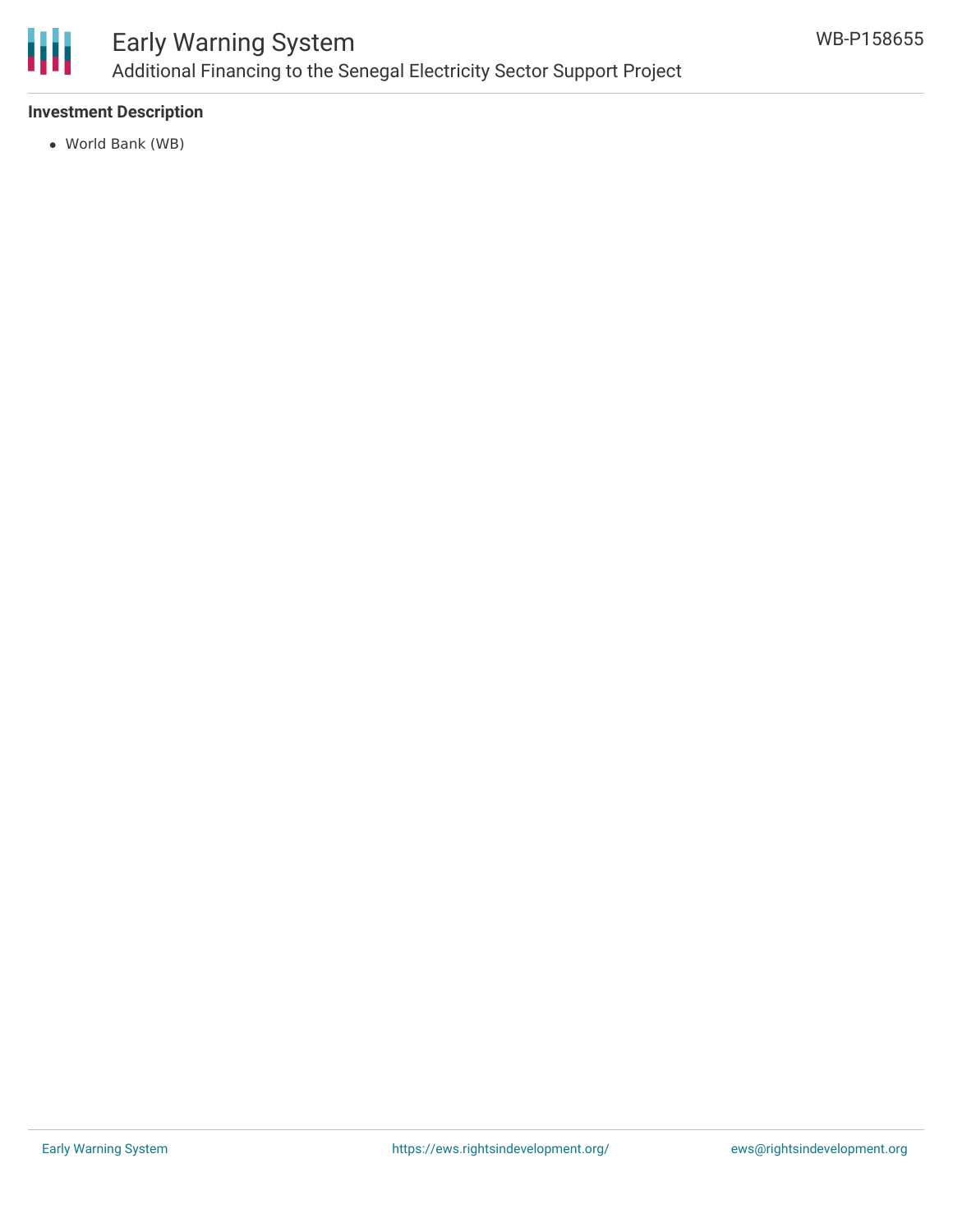

#### **Contact Information**

Borrower/Client/Recipient Name: Ministry of Energy and Mining Contact: Mrs. Oumy Khairy Diao Diop Title: Technical Advisor Email: okdiao@hotmail.com

Implementing Agencies Name: SENELEC Contact: Bakary Diop Title: Director, General Studies Email: bakary.diop@senelec.sn

#### ACCOUNTABILITY MECHANISM OF WORLD BANK

The World Bank Inspection Panel is the independent complaint mechanism and fact-finding body for people who believe they are likely to be, or have been, adversely affected by a World Bank-financed project. If you submit a complaint to the Inspection Panel, they may investigate to assess whether the World Bank is following its own policies and procedures for preventing harm to people or the environment. You can contact the Inspection Panel or submit a complaint by emailing ipanel@worldbank.org. You can learn more about the Inspection Panel and how to file a complaint at: http://ewebapps.worldbank.org/apps/ip/Pages/Home.aspx.